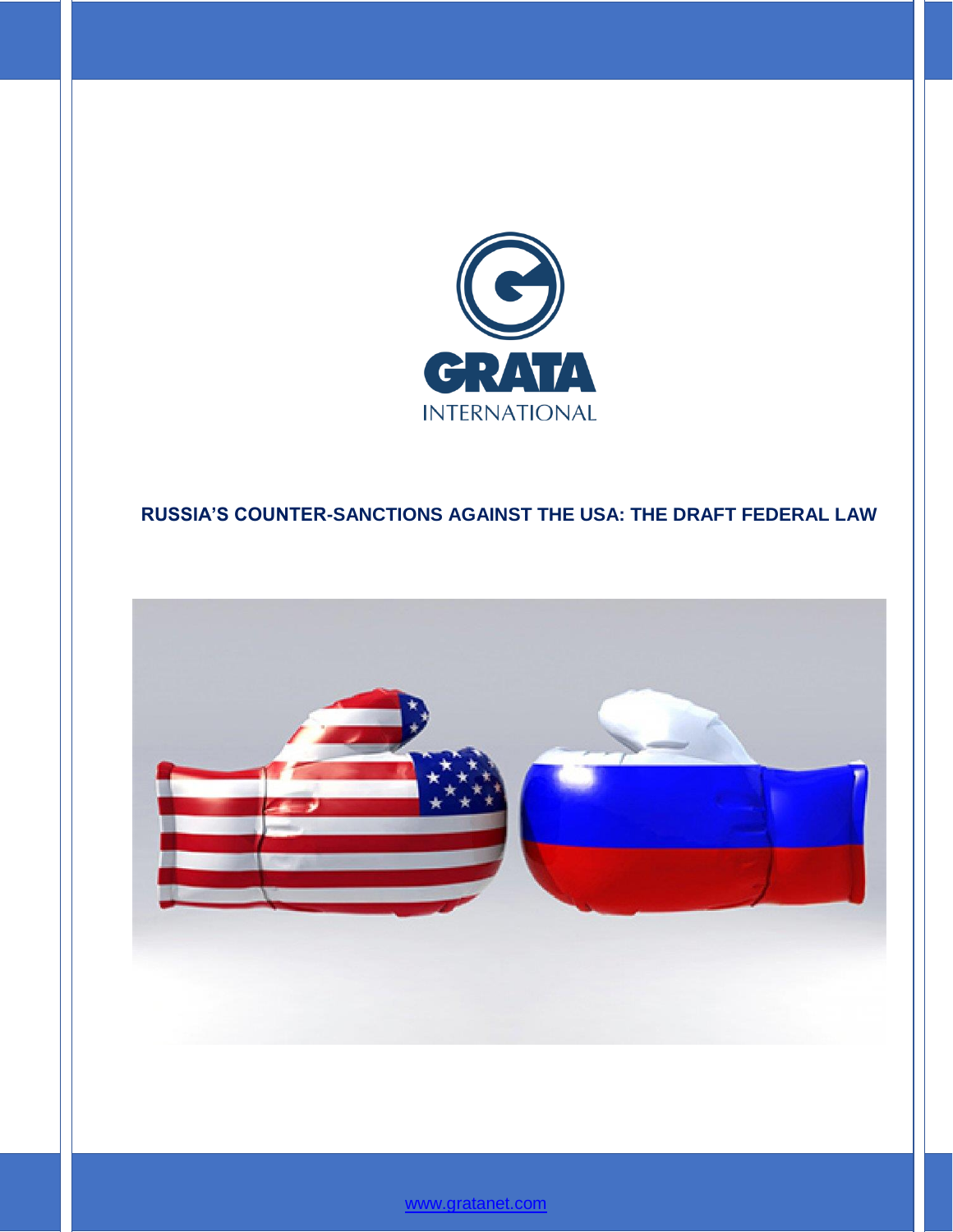On 16 April 2018, the Council of the State Duma approved for consideration the draft Federal Law 'On the Measures (Countermeasures) in Response to Unfriendly Actions of the USA and(or) other Foreign States' developed by a group of deputies (hereinafter - the 'Draft Law').

According to the explanatory note, the Draft Law is developed as a response to the challenges of the United States of America, its officials, expressed in their unfriendly and unconstructive actions to introduce 'sanctions' against both the Russian Federation as a whole, and their citizens and legal entities (this is mainly about Countering America's Adversaries Through Sanctions Act (CAATSA) dated 2 August 2017, that codifies the US sanctions against Russia, including sectoral ones, and the sanctions lists issued by the U.S. Department of the Treasury's Office of Foreign Assets Control that included a wide range of Russian legal entities and individuals).

The Draft Law provides for the right of the Government of the Russian Federation (subject to the decision of the President of the Russian Federation) to take certain measures "upon the occurrence of cases and(or) actions by the US and(or) other foreign states aimed at belittling the territorial integrity, security of the Russian Federation, as well as at economic destabilisation in Russia".

The measures provided for by the Draft Law may be against:

- $-$  the United States of America (US);
- other foreign states that have decided to join the actions of the United States and to impose economic sanctions against certain sectors of the Russian economy, Russian legal entities and(or) individuals, or have supported such decisions;
- organisations with participation, direct or indirect, including through third parties (dominant participation of more than 25%), of organisations that are under the jurisdiction of the US and(or) other foreign states (hereinafter - the 'controlled entities').

Such measures (sanctions) may be divided into the following categories:

- 1) prohibition or restriction on the import into Russia of certain products originating from the US and(or) other foreign states:
	- agricultural products, raw materials and food products as to be listed by the Government of Russia;
	- medicines or medicinal products as to be listed by the Government of Russia;
	- alcohol and tobacco products;
	- any other goods originating from the US and (or) other foreign countries as to be listed by the Government of Russia;
- 2) entry ban for the citizens of the US and(or) other foreign states to be listed by the Ministry of Foreign Affairs of Russia;
- 3) ban or suspension of engaging citizens of the US and/or other foreign states to work in Russia, including as high-qualified experts;
- 4) termination or suspension of international cooperation between Russia and Russian legal entities and the US and(or) other foreign states, including controlled entities, relating to the following sectors: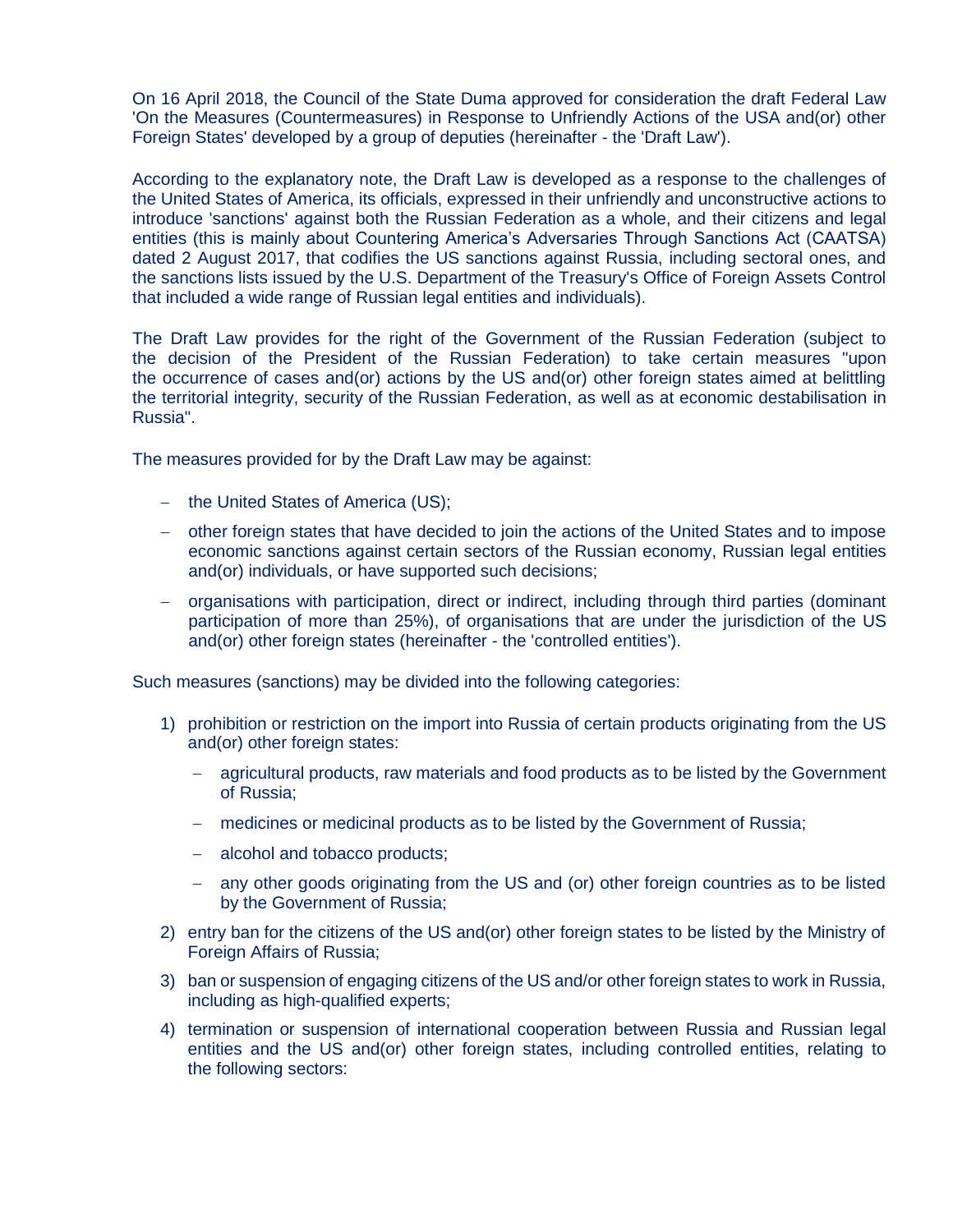- atomic power;
- aircraft manufacturing;
- rocket engines;
- 5) prohibition or restriction on access to public procurement for technological equipment and software originating from the US and(or) other foreign states to be listed by the Government of Russia, for the purpose of procurement for the state and municipal needs and needs of certain categories of legal entities;
- 6) prohibition or restriction on the performance in Russia of certain works (services), including consulting, audit and legal services by entities under the jurisdiction of the US and(or) other foreign states, as well as by controlled entities, for state and municipal needs and needs of certain categories of legal entities;
- 7) prohibition or restriction on participation by citizens of the US and(or) other foreign states, as well entities under the jurisdiction of the US and(or) other foreign countries, and controlled entities in privatisation of the state or municipal property;
- 8) prohibition or restriction on participation in services related to the sale of federal property on behalf of Russia or acting as a seller of the federal property by entities under the jurisdiction of the US and(or) other foreign states, and controlled entities;
- 9) exhaustion of the exclusive rights to trademarks for the products listed by the Government of Russia, which are owned by citizens of the US and(or) other foreign countries, entities under the jurisdiction of the US and(or) other foreign states, and controlled entities;
- 10) increase of the fees for air navigation services for aircraft of the US and(or) other foreign states for the transportation of goods while using Russian airspace;
- 11) prohibition or restriction on the export from the Russian Federation of goods made from rare earth metals by citizens of the US and(or) other foreign states, and(or) entities under the jurisdiction of the US and(or) other foreign states, and controlled entities.

The following exemptions are specified with regard to the prohibitions and restrictions on the import of certain goods into Russia (p. 1 above):

- 1) prohibitions and restrictions do not apply to the import of goods by citizens of the Russian Federation, foreign citizens and stateless persons for personal use;
- 2) prohibition or restriction with regard of medicines or medicinal products does not apply to the ones analogues of which are not manufactured in Russia and(or) foreign states.

Besides, under the Draft Law the President of Russian Federation may decide to introduce a special national regime for goods, works and services originating from the US and(or) other foreign states, and(or) exemptions to such regime, if the US and(or) other foreign states introduce the national regime under international treaties in respect of goods and services originating from Russia, or exemptions thereto, respectively.

The Draft Law will be considered by the State Duma in its first reading on 15 May this year.